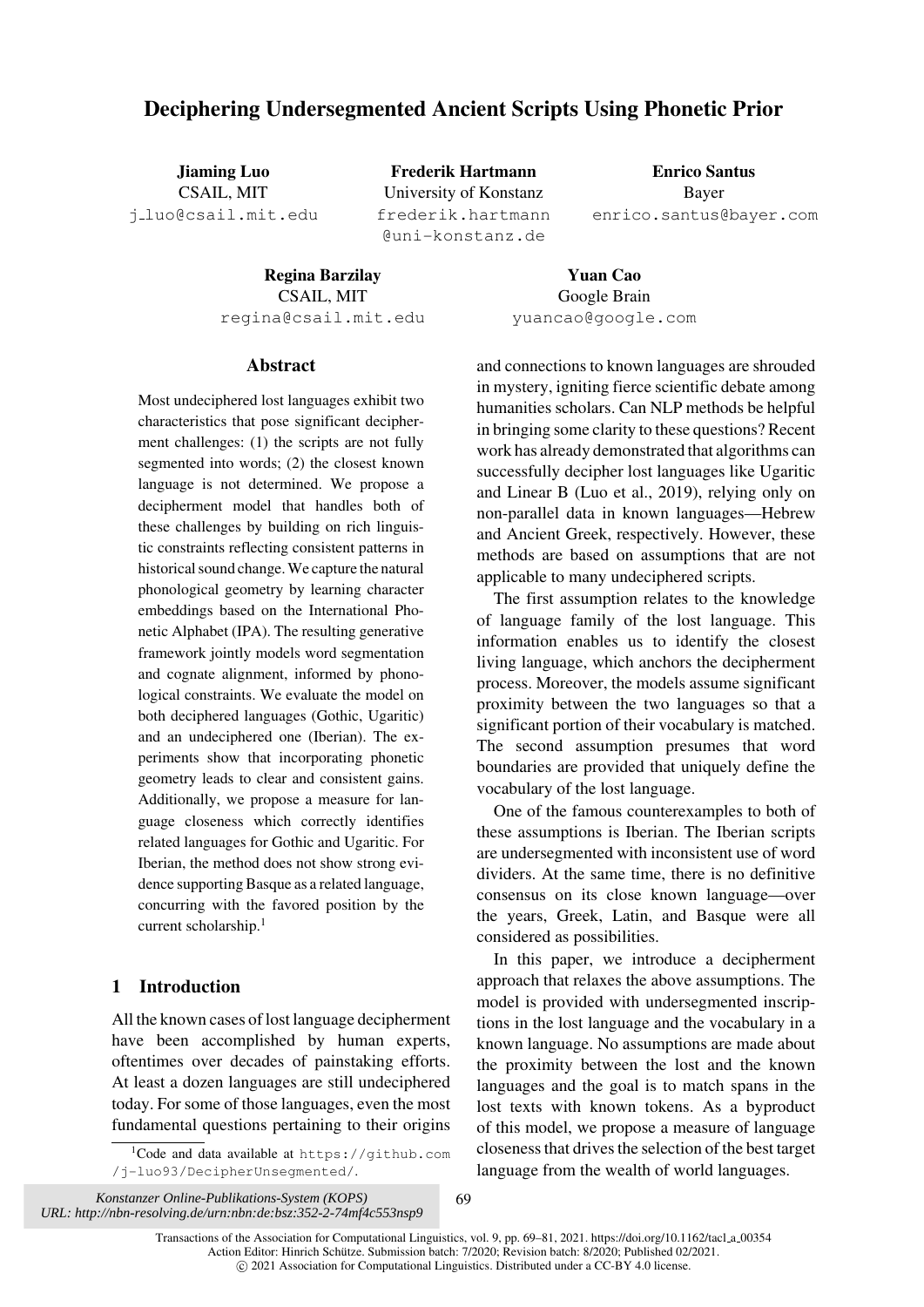Given the vast space of possible mappings and the scarcity of guiding signal in the input data, decipherment algorithms are commonly informed by linguistic constraints. These constraints reflect consistent patterns in language change and linguistic borrowings. Examples of previously utilized constraints include skewness of vocabulary mapping, and monotonicity of character-level alignment within cognates. We further expand the linguistic foundations of decipherment models, and incorporate phonological regularities of sound change into the matching procedure. For instance, a velar consonant [k] is unlikely to change into a labial [m]. Another important constraint in this class pertains to sound preservation, that is, the size of phonological inventories is largely preserved during language evolution.

Our approach is designed to encapsulate these constraints while addressing the segmentation issue. We devise a generative framework that jointly models word segmentation and cognate alignment. To capture the natural phonological geometry, we incorporate phonological features into character representations using the International Phonetic Alphabet (IPA). We introduce a regularization term to explicitly discourage the reduction of the phonological system and employ an edit distance-based formulation to model the monotonic alignment between cognates. The model is trained in an end-to-end fashion to optimize both the quality and the coverage of the matched tokens in the lost texts.

The ultimate goal of this work is to evaluate the model on an undeciphered language, specifically Iberian. Given how little is known about the language, it is impossible to directly assess prediction accuracy. Therefore, we adopt two complementary evaluation strategies to analyze model performance. First, we apply the model to deciphered ancient languages, Ugaritic and Gothic, which share some common challenges with Iberian. Second, we consider evaluation scenarios that capitalize on a few known facts about Iberian, such as personal names, and report the model's accuracy against these ground truths.

The results demonstrate that our model can robustly handle unsegmented or undersegmented scripts. In the Iberian personal name experiment, our model achieves a top 10 accuracy score of 75.0%. Across all the evaluation scenarios, incorporating phonological geometry leads to clear and consistent gains. For instance, the model informed by IPA obtains 12.8% increase in Gothic-Old Norse experiments. We also demonstrate that the proposed unsupervised measure of language closeness is consistent with historical linguistics findings on known languages.

# 2 Related Work

Non-parallel Machine Translation At a high level, our work falls into research on non-parallel machine translation. One of the important recent advancements in that area is the ability to induce accurate crosslingual lexical representations without access to parallel data [\(Lample et al.](#page-11-1), [2018b](#page-11-1)[,a](#page-11-2); [Conneau and Lample](#page-10-0), [2019\)](#page-10-0). This is achieved by aligning embedding spaces constructed from large amounts of monolingual data. The size of data for both languages is key: High-quality monolingual embeddings are required for successful matching. This assumption, however, does not hold for ancient languages, where we can typically access a few thousands of words at most.

Decoding Cipher Texts Man-made ciphers have been the focal point for most of the early work on decipherment. They usually use EM algorithms, which are tailored towards these specific types of ciphers, most prominently substitution ciphers [\(Knight and Yamada](#page-10-1), [1999;](#page-10-1) [Knight et al.,](#page-10-2) [2006](#page-10-2)). Later work by [Nuhn et al.](#page-11-3) [\(2013](#page-11-3)), [Hauer](#page-10-3) [et al.](#page-10-3) [\(2014\)](#page-10-4), and [Kambhatla et al.](#page-10-5) [\(2018](#page-10-5)) addresses the problem using a heuristic search procedure, guided by a pretrained language model. To the best of our knowledge, these methods developed for tackling man-made ciphers have so far not been successfully applied to archaeological data. One contributing factor could be the inherent complexity in the evolution of natural languages.

Deciphering Ancient Scripts Our research is most closely aligned with computational decipherment of ancient scripts. Prior work has already featured several successful instances of ancient language decipherment previously done by human experts [\(Snyder et al.](#page-11-4)[,](#page-10-6) [2010](#page-11-4)[;](#page-10-6) Berg-Kirkpatrick and Klein, [2013](#page-10-6); [Luo et al., 2019\)](#page-11-0). Our work incorporates many linguistic insights about the structure of valid alignments introduced in prior work, such as monotonicity. We further expand the linguistic foundation by incorporating phonetic regularities that have been beneficial in early, pre-neural decipherment work [\(Knight et al.,](#page-10-2)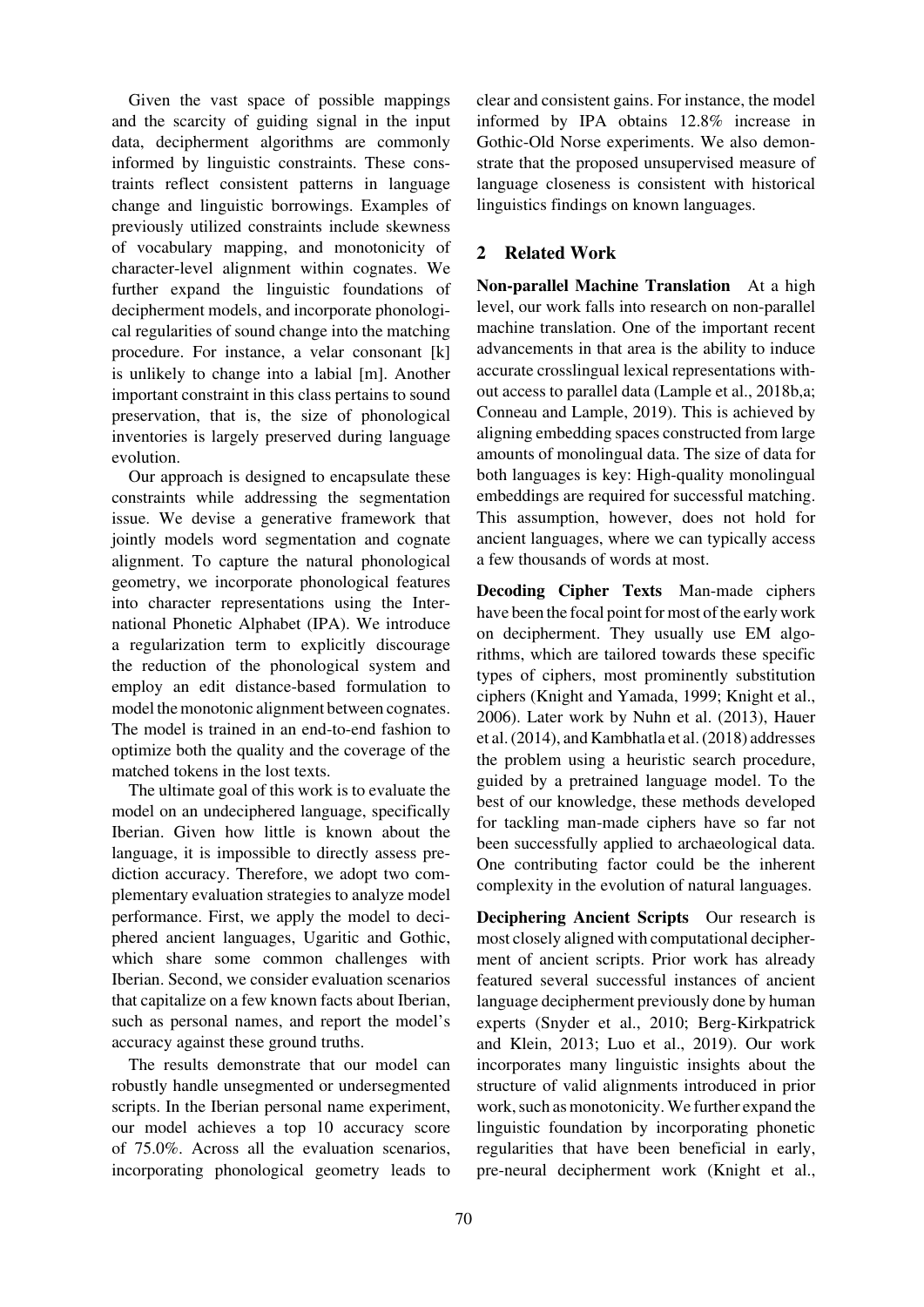[2006](#page-10-2)). However, our model is designed to handle challenging cases not addressed by prior work, where segmentation of the ancient scripts is unknown. Moreover, we are interested in dead languages without a known relative and introduce an unsupervised measure of language closeness that enables us to select an informative known language for decipherment.

# 3 Model

We design a model for the automatic extraction of cognates<sup>2</sup> directly from unsegmented or undersegmented texts (detailed setting in Section [3.1\)](#page-2-1). In order to properly handle the uncertainties caused by the issue of segmentation, we devise a generative framework that composes the lost texts using smaller units—from characters to tokens, and from tokens to inscriptions. The model is trained in an end-to-end fashion to optimize both the quality and the coverage of the matched tokens.

To help the model navigate the complex search space, we consider the following linguistic properties of sound change, including phonology and phonetics in our model design:

- Plausibility of sound change: Similar sounds rarely change into drastically different sounds. This pattern is captured by the natural phonological geometry in human speech sounds and we incorporate relevant phonological features into the representation of characters.
- Preservation of sounds: The size of phonological inventories tends to be largely preserved over time. This implies that total disappearance of any sound is uncommon. In light of this, we use a regularization term to discourage any sound loss in the phonological system of the lost language.
- Monotonicity of alignment: The alignment between any matched pair is predominantly monotonic, which means that character-level alignments do not cross each other. This property inspires our edit distance-based formulation at the token level.

To reason about phonetic proximity, we need to find character representation that explicitly reflects its phonetic properties. One such representation is provided by the IPA, where each character is represented by a vector of phonological features. As an example, consider IPA representation for two phonetically close characters [b] and [p] (See [Figure 3\)](#page-4-0), which share two identical coordinates. To further refine this representation, the model learns to embed these features into a new space, optimized for the decipherment task.

### <span id="page-2-1"></span>3.1 Problem Setting

We are given a list of *unsegmented* or *undersegmented* inscriptions  $\mathcal{X} = \{X\}$  in the lost language, and a vocabulary, that is, a list of tokens  $\mathcal{Y} = \{y\}$  in the known language. For each lost text  $X$ , the goal is to identify a list of non-overlapping spans  $\{x\}$  that correspond to cognates in  $\mathcal Y$ . We refer to these spans as matched spans and any remaining character as unmatched spans.

We denote the character sets of the lost and the known languages by  $C^{\mathbf{L}} = \{c^{\mathbf{L}}\}\$ and  $C^{\mathbf{K}} = \{c^{\mathbf{K}}\},\$ respectively. To exploit the phonetic prior, IPA transcriptions are used for C**K**, while orthographic characters are used for C**L**. For this paper, we only consider alphabetical scripts for the lost language. $3$ 

#### 3.2 Generative Framework

We design the following generative framework to handle the issue of segmentation. It jointly models segmentation and cognate alignment, which requires different treatments for matched spans and unmatched spans. An overview of the framework is provided in [Figure 1](#page-3-0) and a graphical model representation in [Figure 2.](#page-3-1)

For matched spans, we introduce two latent variables: y representing the corresponding cognate in the known language and  $\alpha$  indicating the character alignment between  $x$  and  $y$  (see the *Token* box in [Figure 1\)](#page-3-0). More concretely,  $a = \{a_{\tau}\}\$ is a sequence of indices, with  $a_{\tau}$ representing the aligned position for  $y_\tau$  in x. The lost token is generated by applying a characterlevel mapping to  $y$  according to the alignment

<span id="page-2-0"></span><sup>2</sup>Throughout this paper, the term *cognate* is liberally used to also include loanwords, as the sound correspondences in cognates and loanwords are both regular, although usually different.

<span id="page-2-2"></span><sup>3</sup>Given that the known side uses IPA, an alphabetical system, having an alphabetical system on the lost side makes it much easier to enforce the linguistic constraints in this paper. For other types of scripts, it requires more thorough investigation, which is beyond the scope of this work.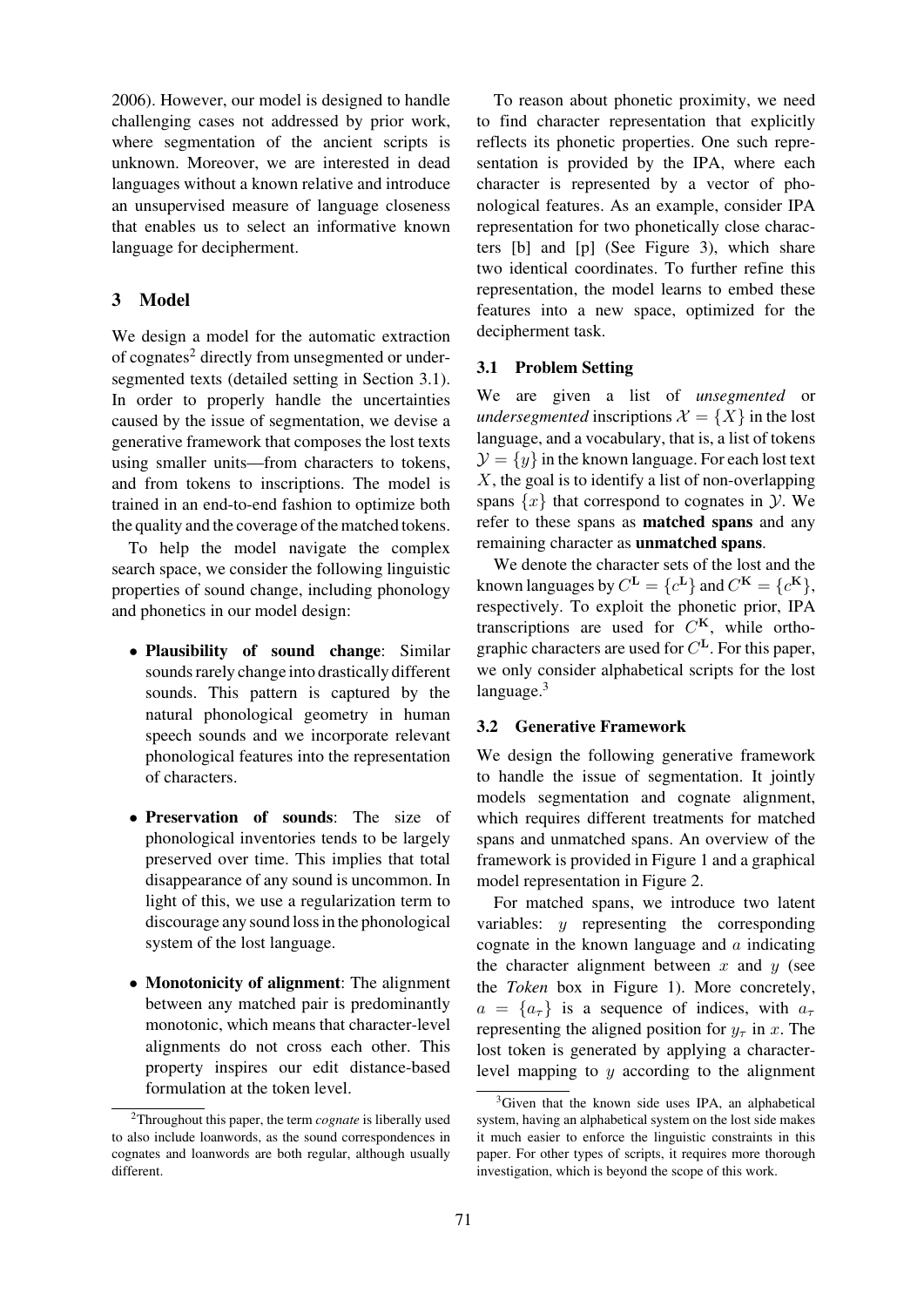<span id="page-3-0"></span>

Figure 1: An overview of our framework, which generates the lost texts from smaller units—from characters to tokens and from tokens to inscriptions. Character mappings are first performed on the phonetic alphabet of the known language. Based on these mappings, a token  $y$  in the known vocabulary  $\mathcal Y$  is converted into a token x in the lost language according to the latent alignment variable a. Lastly, all generated tokens, together with characters in unmatched spans, are concatenated to form a lost inscription. Blue boxes display the corresponding linguistic properties associated with each level of modeling.

<span id="page-3-1"></span>

Figure 2: A graphical model representation for our framework to generate a span  $x$ . Characters in unmatched spans are generated in an independent and identically distributed fashion whereas matched spans are additionally conditioned on two latent variables:  $y$  representing a known cognate and a the character-level alignment between  $x$  and  $y$ .

provided by a. For unmatched spans, we assume each character is generated in an independent and identically distributed fashion under a uniform distribution  $p_0 = \frac{1}{|C^{\mathbf{L}}|}$ .

Whether a span is matched or not is indicated by another latent variable  $z$ , and the corresponding span is denoted by  $x_z$ . More specifically, each character in an unmatched span is tagged by  $z = 0$ , whereas the entirety of a matched span of length *l* is marked by  $z = \mathbf{E}_l$  at the end of the span (see the *Inscription* box in [Figure 1\)](#page-3-0). All spans are then concatenated to form the inscription, with a corresponding (sparse) tag sequence  $Z = \{z\}.$ 

Under this framework, we arrive at the following derivation for the marginal distribution for each lost inscription X:

$$
\Pr(X) = \sum_{Z} \Big[ \prod_{z \in Z} \Pr(z) \Big] \Big[ \prod_{\substack{z \in Z \\ z = 0}} p_0 \Big] \Big[ \prod_{\substack{z \in Z \\ z \neq 0}} \Pr(x_z | z) \Big],\tag{1}
$$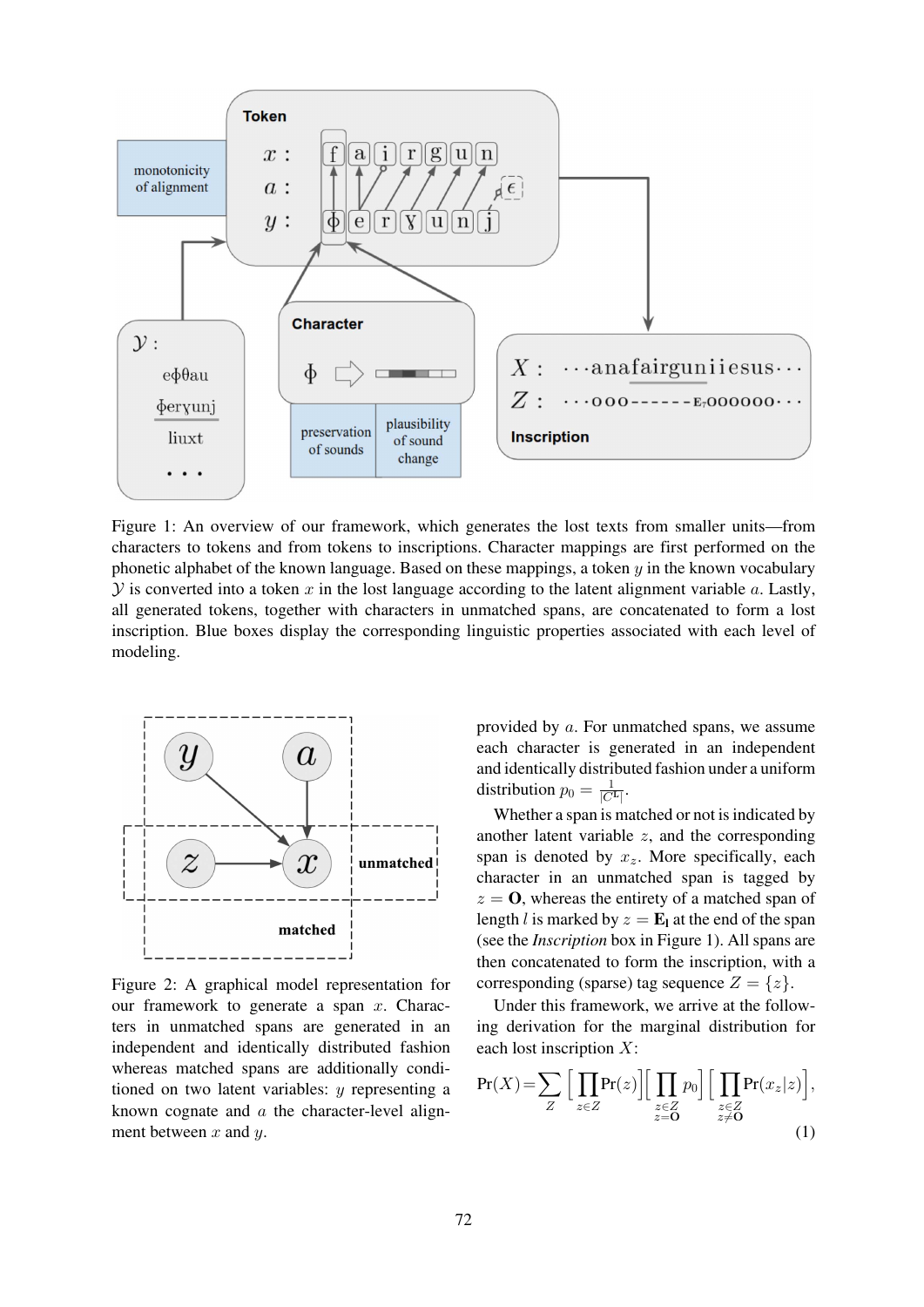where  $Pr(x_z|z \neq 0)$  is further broken down into individual character mappings:

<span id="page-4-3"></span>
$$
Pr(x_z|z \neq \mathbf{O}) = \sum_{y \in \mathcal{Y}} \sum_{a \in \mathcal{A}} Pr(y)Pr(a) \cdot Pr(x_z|y, z, a)
$$
  
 
$$
\propto \sum_{y \in \mathcal{Y}} \sum_{a \in \mathcal{A}} Pr(x_z|y, z, a)
$$
  
 
$$
\approx \sum_{y \in \mathcal{Y}} \max_{a} Pr(x_z|y, z, a)
$$
  
 
$$
= \sum_{y \in \mathcal{Y}} \max_{a} \prod_{\tau} Pr(x_{a_{\tau}}|y_{\tau}), \qquad (2)
$$

Note that we assume a uniform prior for both  $y$ and a, and use the maximum to approximate the sum of  $Pr(x_z|y, z, a)$  over the latent variable a. A is the set of valid alignment values to be detailed in § [3.2.2.](#page-4-1)

#### <span id="page-4-4"></span>3.2.1 Phonetics-aware Parameterization

The character mapping distributions are specified as follows:

$$
\Pr_{\theta}(x_{a_{\tau}} = c_j^{\mathbf{L}} | y_{\tau} = c_i^{\mathbf{K}})
$$

$$
\propto \exp\left(\frac{E^{\mathbf{L}}(c_j^{\mathbf{L}}) \cdot E^{\mathbf{K}}(c_i^{\mathbf{K}})}{T}\right),\tag{3}
$$

where T is a temperature hyperparameter,  $E<sup>L</sup>(.)$ and  $E^{**K**(\cdot)$  are the embedding functions for the lost characters and the known characters, respectively, and  $\theta$  is the collection of all trainable parameters (i.e., the embeddings).

In order to capture the similarity within certain sound classes, we use IPA embeddings to represent each IPA character in the known language. More specifically, each IPA character is represented by a vector of phonological features. The model learns to embed these features into a new space and the full IPA embedding for  $c^{K}$ is composed by concatenating all of its relevant feature embeddings. For the example in [Figure 3,](#page-4-0) the phone [b] can be represented as the concatenation of the voiced embedding, the stop embedding, and the labial embedding.

This compositional structure encodes the natural geometry existent in sound classes [\(Stevens,](#page-11-5) [2000](#page-11-5)) and biases the model towards utilizing such a structure. By design, the representations for [b] and [p] are close as they share the same values for two out of three feature groups. This structural bias is crucial for realistic character mappings.

For the lost language, we represent each character  $c_j^{\mathbf{L}}$  as a weighted sum of IPA embeddings

<span id="page-4-0"></span>

Figure 3: An illustration of IPA embeddings. Each phone is first represented by a vector of phonological features. The model first embeds each feature and then IPA embedding is obtained by concatenating all its relevant feature embeddings. For instance, the phone [b] can be represented as the concatenation of the voiced, stop, and the labial embeddings.

on the known side. Specifically,

$$
E^{\mathbf{L}}(c_j^{\mathbf{L}}) = \sum_i w_{i,j} \cdot E^{\mathbf{K}}(c_i^{\mathbf{K}}), \tag{4}
$$

where  $\{w_{i,j}\}\$ are learnable parameters.

#### <span id="page-4-1"></span>3.2.2 Monotonic Alignment and Edit Distance

Individual characters in the known token  $y$  are mapped to a lost token  $x$  according to the alignment variable a. The monotonic nature of character alignment between cognate pairings motivates our design of an edit distance-based formulation to capture the dominant mechanisms involved in cognate pairings: substitutions, deletions, and insertions [\(Campbell](#page-10-7), [2013\)](#page-10-7). In addition to  $a_{\tau}$  taking the value of an integer signifying the substituted position,  $a_{\tau}$  can be  $\epsilon$ , which indicates that  $y_\tau$  is deleted. To model insertions,  $a_{\tau} = (a_{\tau,1}, a_{\tau,2})$  can be two<sup>4</sup> adjacent indices in x.

This formulation inherently defines a set  $A$  of valid values for the alignment. Firstly, they are monotonically increasing with respect to  $\tau$ , with the exception of  $\epsilon$ . Secondly, they cover every index of  $x$ , which means every character in  $x$  is accounted for by some character in y. The *Token* box in [Figure 1](#page-3-0) showcases such an example with

<span id="page-4-2"></span><sup>4</sup>Insertions of even longer character sequences are rare.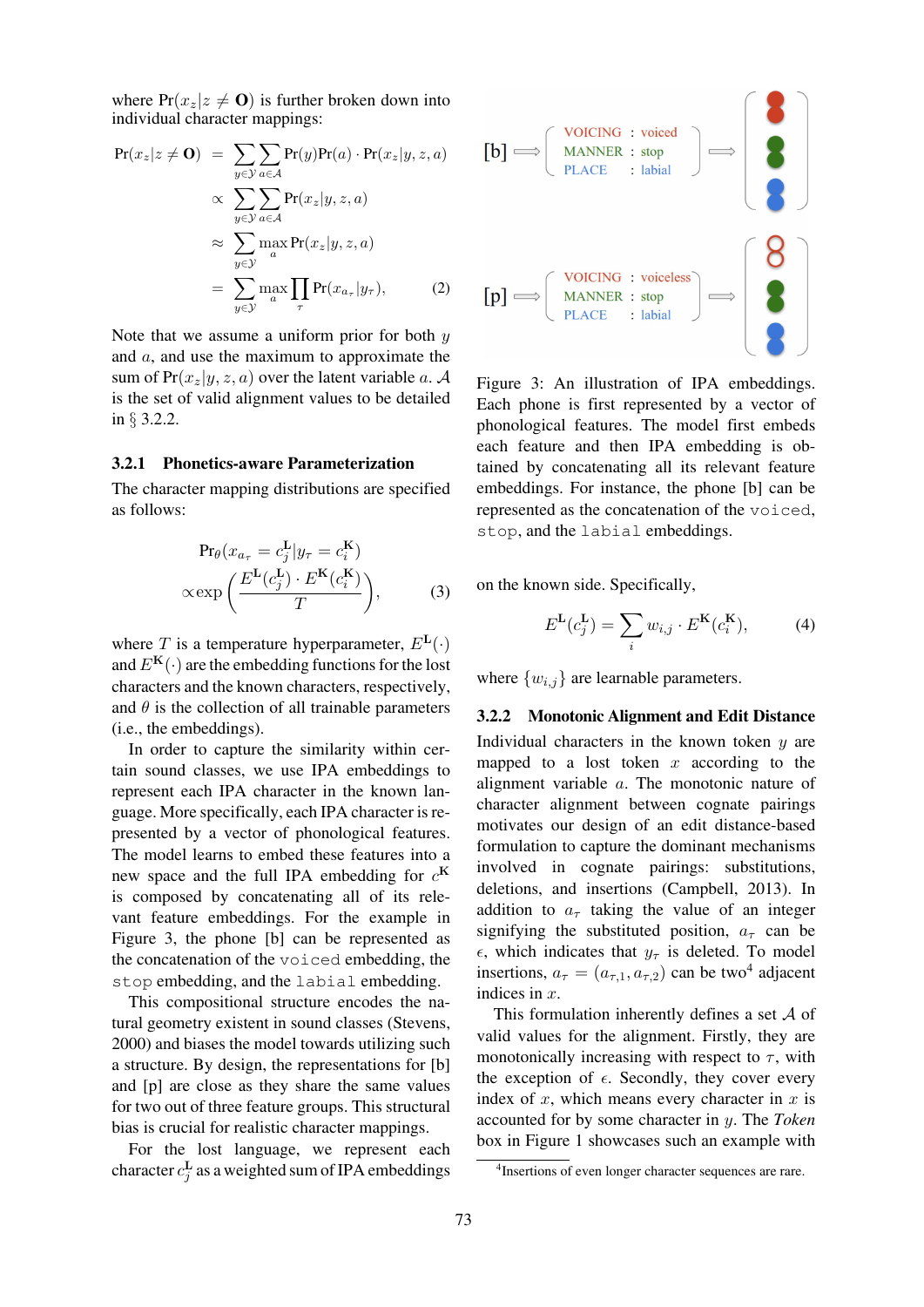all three types of edit operations. More concretely, we have the following alignment model:

<span id="page-5-1"></span>
$$
Pr(x_{a_{\tau}}|y_{\tau}) = \begin{cases} ccPr_{\theta}(x_{a_{\tau}}|y_{\tau}) & \text{(substitution)}\\ Pr_{\theta}(\epsilon|y_{\tau}) & \text{(deletion)}\\ Pr_{\theta}(x_{a_{\tau,1}}|y_{\tau}) & \text{(insertion)}\\ \cdot \alpha Pr_{\theta}(x_{a_{\tau,2}}|y_{\tau}) & \text{(insertion)} \end{cases}
$$

where  $\alpha \in [0, 1]$  is a hyperparameter to control the use of insertions.

#### <span id="page-5-3"></span>3.3 Objective

Given the generative framework, our training objective is designed to optimize the quality of the extracted cognates, while matching a reasonable proportion of the text.

Quality We aim to optimize the *quality* of matched spans under the posterior distribution  $Pr(Z|X)$ , measured by a scoring function  $\Phi(X, Z)$ .  $\Phi(X, Z)$  is computed by aggregating the likelihoods of these matched spans normalized by length. The objective is defined as follows:

$$
Q(X) = \mathbb{E}_{Z \sim \Pr(Z|X)} \Phi(X, Z), \tag{5}
$$

$$
\Phi(X, Z) = \sum_{\substack{z \in Z \\ z \neq \mathbf{0}}} \phi(x_z, z),\tag{6}
$$

$$
\phi(x_z, z) = \Pr(x_z|z)^{\frac{1}{|x_z|}}.\tag{7}
$$

This term encourages the model to explicitly focus on improving the probability of generating the matched spans.

Regularity and Coverage The regularity of sound change, as stated by the Neogrammarian hypothesis [\(Campbell](#page-10-7), [2013\)](#page-10-7), implies that we need to find a reasonable number of matched spans. To achieve this goal, we incur a penalty if the expected coverage ratio of the matched characters under the posterior distribution falls below a given threshold  $r_{\text{cov}}$ :

<span id="page-5-2"></span>
$$
\Omega_{\text{cov}}(\mathcal{X}) = \max\left(r_{\text{cov}} - \frac{\sum\limits_{X \in \mathcal{X}} \text{cov}(X)}{|\mathcal{X}|}, 0.0\right)
$$

$$
\text{cov}(X) = \mathbb{E}_{Z \sim \Pr(Z|X)} \Psi(X, Z), \tag{8}
$$

$$
\Psi(X, Z) = \sum_{\substack{z \in Z \\ z \neq \mathbf{0}}} \psi(x_z, z) = \sum_{\substack{z \in Z \\ z \neq \mathbf{0}}} |x_z|. \tag{9}
$$

Note that the ratio is computed on the entire corpus  $X$  instead of individual texts  $X$  because the coverage ratio can vary greatly for different

individual texts. The hyperparameter  $r_{\text{cov}}$  controls the expected overlap between two languages, which enables us to apply the method even when languages share some loanwords but are not closely related.

Preservation of Sounds The size of phonological inventories tends to be largely preserved over time. This implies that total disappearance of any sound is uncommon. To reflect this tendency, we introduce an additional regularization term to discourage any sound loss. The intuition is to encourage any lost character to be mapped to exactly one<sup>5</sup> known IPA symbol. Formally, we have the following term

$$
\Omega_{\text{loss}}(C^{\mathbf{L}}, C^{\mathbf{K}}) = \sum_{c^{\mathbf{L}}} \left( \sum_{c^{\mathbf{K}}} \text{Pr}(c^{\mathbf{L}} | c^{\mathbf{K}}) - 1.0 \right)^2.
$$

Final Objective Putting the terms together, we have the following final objective:

$$
\mathcal{S}(\mathcal{X}; C^{\mathbf{L}}, C^{\mathbf{K}}) = \sum_{X \in \mathcal{X}} Q(X) + \lambda_{\text{cov}} \Omega_{\text{cov}}(\mathcal{X}) + \lambda_{\text{loss}} \Omega_{\text{loss}}(C^{\mathbf{L}}, C^{\mathbf{K}}), \quad (10)
$$

where  $\lambda_{\text{cov}}$  and  $\lambda_{\text{loss}}$  are both hyperparameters.

# 3.4 Training

Training with the final objective involves either finding the best latent variable, as in Equation [\(2\)](#page-4-3), or computing the expectation under a distribution that involves one latent variable, as in Equation [\(5\)](#page-5-1) and Equation [\(8\)](#page-5-2). In both cases, we resort to dynamic programming to facilitate efficient computation and end-to-end training. We refer interested readers to Appendix [A.1](#page-11-6) for more detailed derivations. We illustrate one training step in Algorithm [1.](#page-6-0)

# 4 Experimental Setup

Our ultimate goal is to evaluate the decipherment capacity for unsegmented lost languages, without information about a known counterpart. Iberian fits both of these criteria. However, our ability to evaluate decipherment of Iberian is limited because a full ground truth is not known. Therefore, we supplement our evaluation on Iberian with more complete evaluation on lost languages with known translation, such as Gothic and Ugaritic.

<span id="page-5-0"></span><sup>5</sup>We experimented with looser constraints (e.g., with *at least* instead of *exactly* one correspondence), but obtained worse results.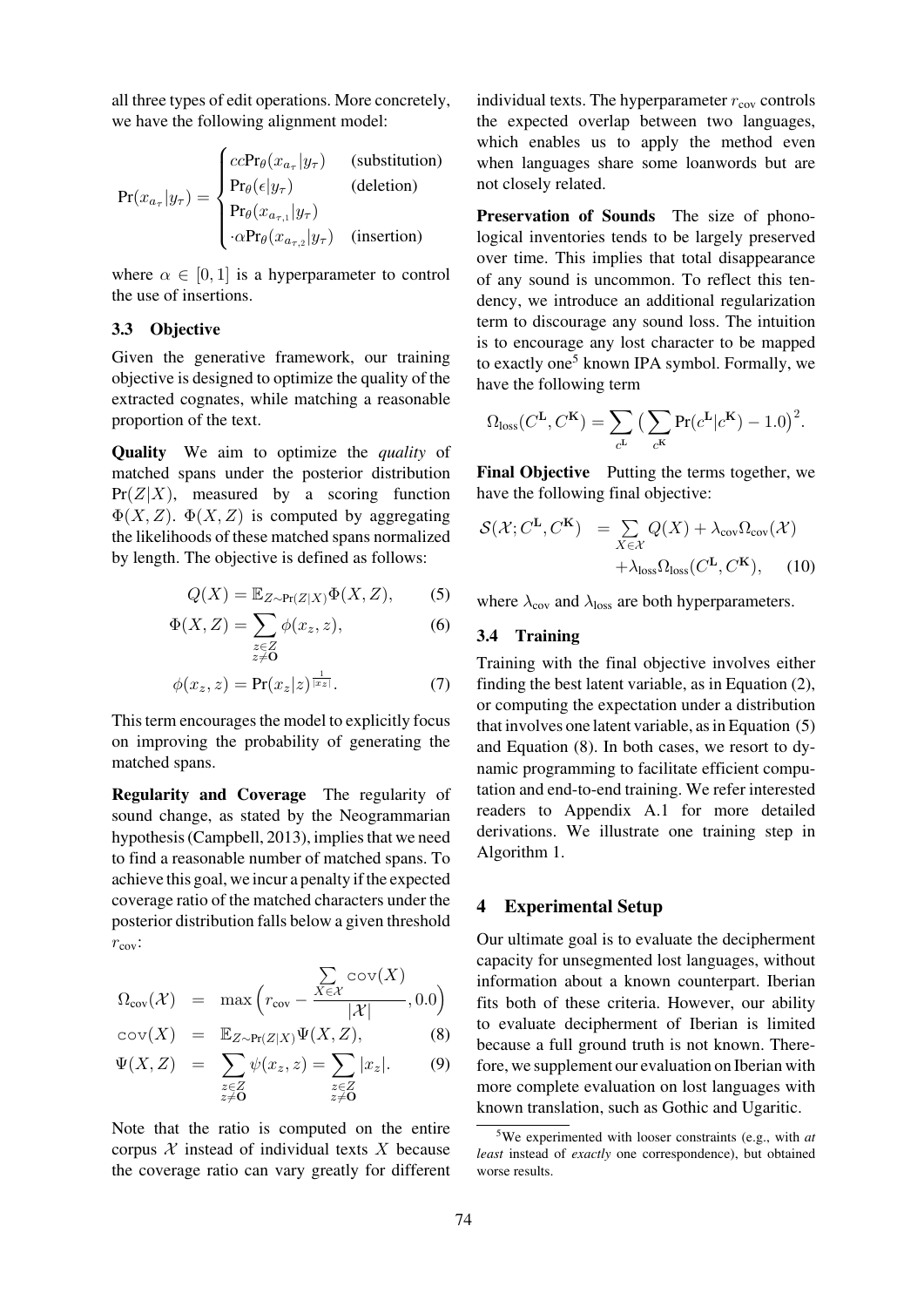### <span id="page-6-0"></span>Algorithm 1: One training step for our decipherment model

**Input:** One batch of lost inscriptions  $\tilde{\mathcal{X}}$ , entire known vocabulary  $Y = \{y\}$ **Parameters:** Feature embeddings  $\theta$ 

- 1:  $\Pr(c_j^{\mathbf{L}}|c_i^{\mathbf{K}})$  $\triangleright$  Compute character mapping distributions (Section [3.2.1\)](#page-4-4)
- 2:  $\Pr(x|y) \leftarrow \text{EditDistDP}(x, y, \Pr(c_j^{\text{L}} | c_i^{\text{K}}))$

 $\triangleright$  Compute token alignment probability (Section [3.2.2\)](#page-4-1)  $\triangleright$  Compute final objective (Section [3.3\)](#page-5-3)

<span id="page-6-1"></span><sup>4:</sup>  $θ$  ← *SGD*(*S*) Backprop and update parameters

| Language       | <b>Family</b> | <b>Source</b>                             | #Tokens                    | <b>Segmentation Situation</b> | <b>Century</b> |
|----------------|---------------|-------------------------------------------|----------------------------|-------------------------------|----------------|
| Gothic         | Germanic      | Wulfila <sup>†</sup>                      | 40,518                     | unsegmented                   | $3-10$ AD      |
| Ugaritic       | Semitic       | Snyder et al. $(2010)$                    | $7.353^{\dagger\dagger}$   | segmented                     | $14-12$ BC     |
| <b>Iberian</b> | unclassified  | Hesperia <sup><math>\ddagger</math></sup> | $3,466^{\ddagger\ddagger}$ | undersegmented                | $6-1$ BC       |

† <http://www.wulfila.be/gothic/download/>.

†† <http://hesperia.ucm.es/>. Iberian language is semi-syllabic, but this database has already transliterated the inscriptions into Latin scripts.

 $\ddot{\text{ } }$  This dataset directly provides the Ugaritic vocabulary, i.e., each word occurs exactly once.

 $\ddagger$  Since the texts are undersegmented and we do not know the ground truth segmentations, this represents the number of unsegmented *chunks*, each of which might contain multiple tokens.

Table 1: Basic information about the lost languages.

#### 4.1 Languages

We focus our description on the Gothic and Iberian corpora that we compiled for this paper. Ugaritic data was reused from the prior work on decipherment [\(Snyder et al., 2010](#page-11-4)). [Table 1](#page-6-1) provides statistics about these languages. To evaluate the validity for our proposed language proximity measure, we additionally include six known languages: Spanish (Romance), Arabic (Semitic), Hungarian (Uralic), Turkish (Turkic), classical Latin (Latino-Faliscan), and Basque (isolate).

Gothic Several features of Gothic make it an ideal candidate for studying decipherment models. Because Gothic is fully deciphered, we can compare our predictions against ground truth. Like Iberian, Gothic is unsegmented. Its alphabet was adapted from a diverse set of languages: Greek, Latin, and Runic, but some characters are of unknown origin. The latter were in the center of decipherment efforts on Gothic [\(Zacher](#page-11-8), [1855](#page-11-8); [Wagner](#page-11-9), [2006](#page-11-9)). Another appealing feature of Gothic is its relatedness to several known Germanic languages that exhibit various degree of proximity to Gothic. The closest is its reconstructed ancestor Proto-Germanic, with Old Norse and Old English being more distantly related to Gothic. This variation in linguistic proximity enables us to study the robustness of decipherment methods to the historical change in the source and the target.

Iberian Iberian serves as a real test scenario for automatic methods—it is still undeciphered, withstanding multiple attempts over at least two centuries. Iberian scripts present two issues facing many undeciphered languages today: undersegmentation and lack of a well-researched relative. Many theories of origin have been proposed in the past, most notably linking Iberian to Basque, another non-Indo-European language on the Iberian peninsula. However, due to a lack of conclusive evidence, the current scholarship favors the position that Iberian is not genetically related to any living language. Our knowledge of Iberian owes much to the phonological system proposed by Manuel Gómez Moreno in the mid 20th century, based on fragmentary evidences such as bilingual coin legends [\(Sinner and Velaza,](#page-11-10) [2019](#page-11-10)). Another area with a broad consensus relates to Iberian personal names, thanks to a key Latin epigraph, *Ascoli Bronze*, which recorded the grant of Roman citizenship to Iberian soldiers who had fought for Rome (Martí et al., 2017). We use these personal names recorded in Latin as the known vocabulary.

<sup>3:</sup>  $\mathcal{S}(\tilde{\mathcal{X}}; C^{\mathbf{L}}, C^{\mathbf{K}}) \leftarrow \text{WordBoundaryDP}(\Pr(x|y))$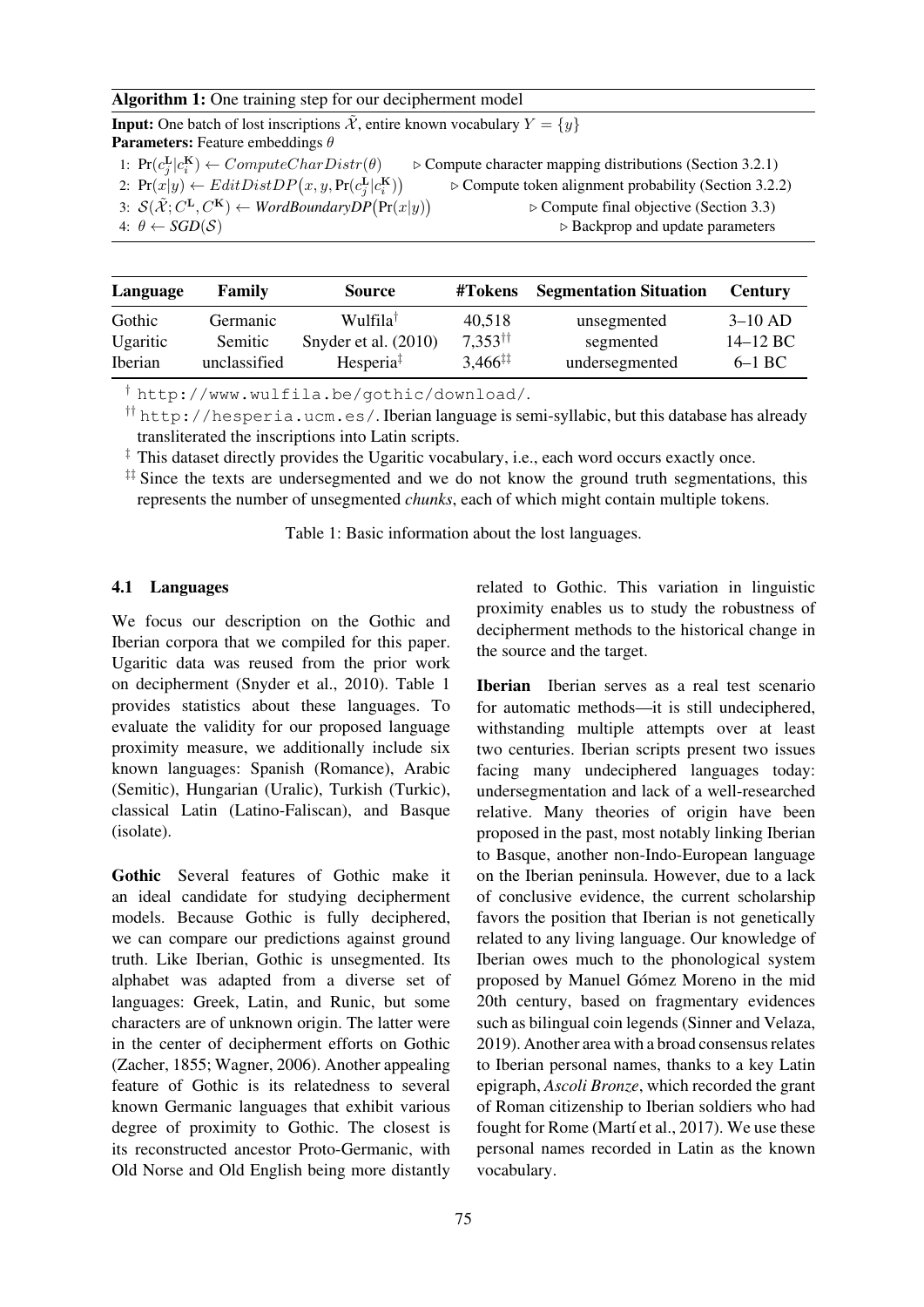<span id="page-7-0"></span>

| $\mathbf{W}\mathbf{R}^{\dagger}$ | <b>Known language</b> |                                                                         |                   |                                  |  |
|----------------------------------|-----------------------|-------------------------------------------------------------------------|-------------------|----------------------------------|--|
|                                  | Proto-Germanic (PG)   | Old Norse (ON)                                                          | Old English (OE)  | $\alpha$ <sub>vg</sub> $\dagger$ |  |
| $0\%$                            | 0.820 / 0.749 / 0.863 | 0.213/0.397/0.597                                                       | 0.046/0.204/0.497 | 0.360 / 0.450 / 0.652            |  |
| 25%                              | 0.752/0.734/0.826     | 0.312/0.478/0.610                                                       | 0.128/0.328/0.474 | 0.398 / 0.513 / 0.637            |  |
| 50%                              | 0.752/0.736/0.848     | 0.391/0.508/0.643                                                       | 0.169/0.404/0.495 | 0.438/0.549/0.662                |  |
| 75%                              | 0.761/0.732/0.866     | 0.435/0.544/0.682                                                       | 0.250/0.447/0.533 | 0.482 / 0.574 / 0.693            |  |
| $\alpha v \alpha^{\dagger}$      |                       | $0.771 / 0.737 / 0.851$ $0.338 / 0.482 / 0.633$ $0.148 / 0.346 / 0.500$ |                   | 0.419/0.522/0.661                |  |

† Short for *whitespace ratio*.

‡ Averaged over all whitespace ratio values.

†† Averaged over all known languages.

Table 2: Main results on Gothic in a variety of settings using A@10 scores. All scores are reported in the format of triplets, corresponding to base / partial / full models. In general, more phonological knowledge about the lost language, more segmentations improve the model performance. The choice of the known language also plays a significant role as Proto-Germanic has a noticeably higher score than the other two choices.

#### 4.2 Evaluation

Stemming and Segmentation Our matching process operates at the *stem* level for the known language, instead of *full words*. Stems are more consistently preserved during language change or linguistic borrowings. While we always assume that gold stems are provided for the known language, we estimate them for the lost language.

The original Gothic texts are only segmented into sentences. To study the effect of having varying degrees of prior knowledge about the word segmentations, we create separate datasets by randomly inserting ground truth segmentations (i.e., whitespaces) with a preset probability to simulate undersegmentation scenarios.

Model Variants In multiple decipherment scenarios, partial information about phonetic assignments is available. This is the case with both Iberian and Gothic. Therefore, we evaluate performance of our model with respect to available phonological knowledge for the lost language. The base model assumes no knowledge while the full model has full knowledge of the phonological system and therefore the character mappings. For the Gothic experiment, we additionally experiment with a partial model that assumes that we know the phonetic values for the characters *k*, *l*, *m*, *n*, *p*, *s*, and *t*. The sound values of these characters can be used as prior knowledge as they closely resemble their original counterparts in Latin or Greek alphabets. These known mappings are incorporated through an additional term which encourages the model to match its predicted distributions with the ground truths.

In scenarios with full segmentations where it is possible to compare with previous work, we report the results for the Bayesian model proposed by [Snyder et al.](#page-11-4)[\(2010](#page-11-4)[\) and](#page-11-0) NeuroCipher by Luo et al. [\(2019](#page-11-0)).

Metric We evaluate the model performance using top K accuracy  $(A@K)$  scores. The prediction (i.e., the stem-span pair) is considered correct if and only if the stem is correct and the the span is the prefix of the ground truth. For instance, the ground truth for the Gothic word *garda* has the stem *gard* spanning the first four letters, matching the Old Norse stem *gar*ð. We only consider the prediction as correct if it correctly matches *gar*ð and the predicted span starts with the first letter.

## 5 Results

Decipherment of Undersegmentated Texts Our main results on Gothic in [Table 2](#page-7-0) demonstrate that our model can effectively extract cognates in a variety of settings. Averaged over all choices of whitespace ratios and known languages (bottom right), our base/partial/ full models achieve A@10 scores of 0.419/ 0.522/0.661, respectively. Not surprisingly, access to additional knowledge either about phonological mappings and/or segmentation lead to improved performance. See [Table 5](#page-9-0) for an example of model predictions.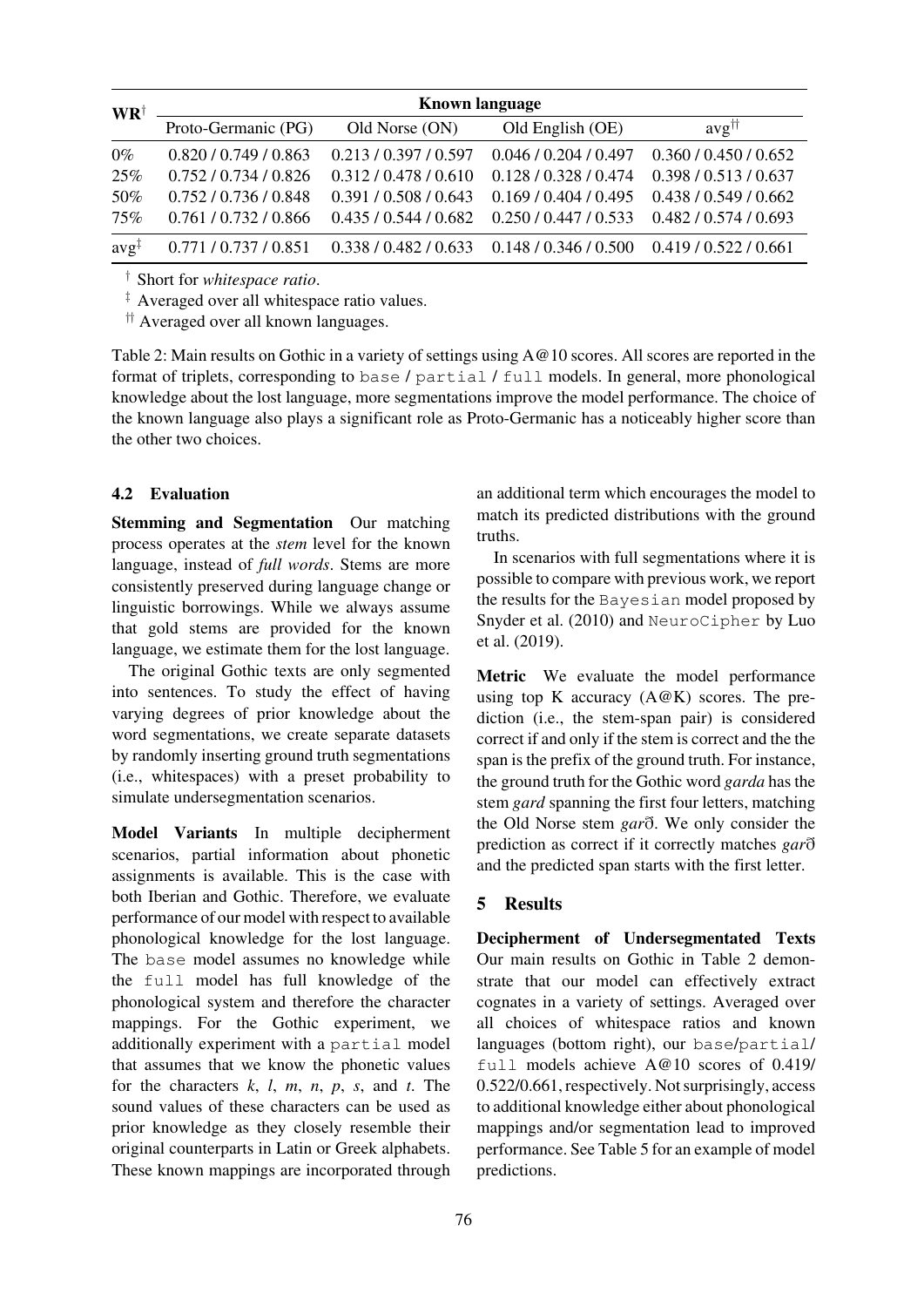<span id="page-8-0"></span>

Figure 4: (a) A@K scores on Iberian using personal name recorded in Latin; (b), (c), and (d): Closeness plots for Gothic, Ugaritic and Iberian, respectively.

The choice of the known language also plays a significant role. On the closest language pair Gothic-PG, A@10 reaches 75% even without assuming any phonological knowledge about the lost language. As expected, language proximity directly impacts the complexity of the decipherment tasks which in turn translates into lower model performance on Old English and Old Norse. These results reaffirm that choosing a close known language is vital for decipherment.

The results on Iberian shows that our model performs well on a real undeciphered language with undersegmented texts. As shown in [Figure 4a,](#page-8-0) base model reaches 60% in P@10

while full model reaches 75%. Note that Iberian is non-Indo-European with no genetic relationship with Latin, but our model can still discover regular correspondences for this particular set of personal names.

Ablation Study To investigate the contribution of phonetic and phonological knowledge, we conduct an ablation study using Gothic/Old Norse [\(Table 4\)](#page-9-1). The IPA embeddings consistently improve all the model variants. As expected, the gains are most noticeable (+12.8%) for the hardest matching scenario where no prior information is available (base model). As expected,  $\Omega_{loss}$  is vital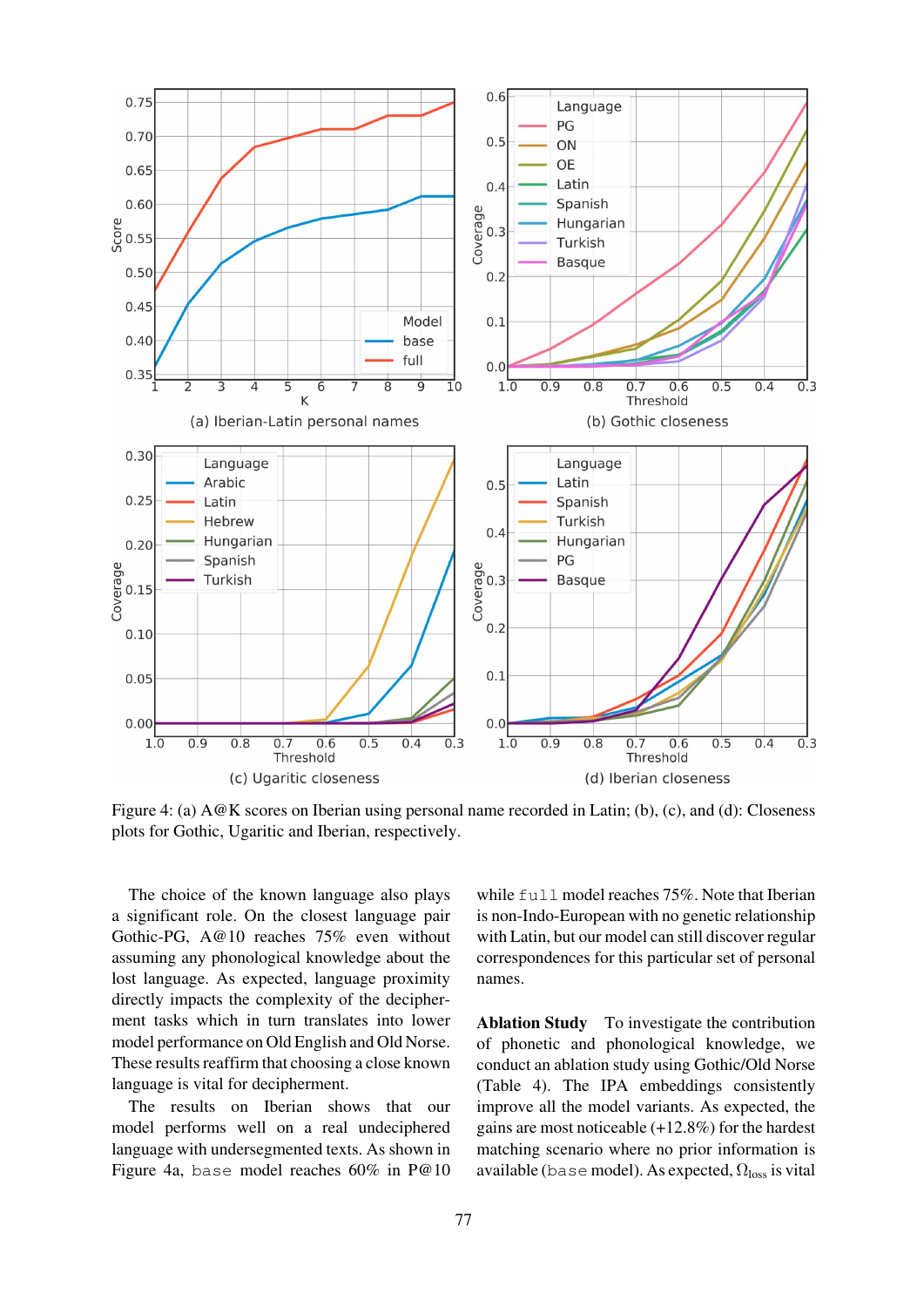<span id="page-9-2"></span>

| Lost<br><b>Known</b> | Ugaritic <sup>†</sup><br>Hebrew | PG | Gothic<br>OΝ      | OE |
|----------------------|---------------------------------|----|-------------------|----|
| Bayesian             | 0.604                           |    |                   |    |
| NeuroCipher          | 0.659                           |    | 0.753 0.543 0.313 |    |
| base                 | 0.778                           |    | 0.865 0.558 0.472 |    |

 $\dagger$  A@1 is reported for Ugaritic to make direct comparison with previous work. A@10 is still used for Gothic experiments.

Table 3: Results for comparing base model with previous work. Bayesian and NeuroCipher are the models proposed by [Snyder et al.](#page-11-4) [\(2010\)](#page-11-4) and [Luo et al.](#page-11-0) [\(2019](#page-11-0)), respectively. Ugaritic results for previous work are taken from their papers. For NeuroCipher, we run the authors' public implementation to obtain the results for Gothic.

<span id="page-9-1"></span>

| <b>IPA</b> | $\Omega_{\text{loss}}$ | base  | partial | full  |
|------------|------------------------|-------|---------|-------|
| +          | +                      | 0.435 | 0.544   | 0.682 |
| --         | $\div$                 | 0.307 | 0.490   | 0.599 |
|            |                        | 0.000 | 0.493   | 0.695 |

Table 4: Ablation study on the pair Gothic-ON. Both IPA embeddings and the regularization on sound loss are beneficial, especially when we do not assume much phonological knowledge about the lost language.

<span id="page-9-0"></span>

| <b>Inscription</b> | <b>Matched stem</b> |
|--------------------|---------------------|
| ammuhsaminhaidau   | $xai\delta$         |
| ammuhsaminhaidau   | $xai\delta$         |
| ammuhsaminhaidau   | raið                |
| ammuhsaminhaidau   | braið               |

Table 5: One example of top 3 model predictions for base on Gothic-PG in WR 0% setting. Spans are highlighted in the inscriptions. The first row presents the ground truth and the others are the model predictions. Green color is used for correct predictions and red for incorrect ones.

for base but unnecessary for full which has readily available character mapping.

Comparison with Previous Work To compare with the state-of-the-art decipherment models [\(Snyder et al., 2010](#page-11-4); [Luo et al.](#page-11-0), [2019\)](#page-11-0), we consider the version of our model that operates with 100% whitespace ratio for the lost language. [Table 3](#page-9-2) demonstrates that our model consistently outperforms the baselines for both Ugaritic and Gothic. For instance, it reaches over 11% gain for Hebrew/Ugaritic pair and over 15% for Gotchic/Old English.

Identifying Close Known Languages Next we evaluate model's ability to identify a close known language to anchor the decipherment process. We expect that for a closer language pair, the predictions of the model will be more confident while matching more characters. We illustrate this idea with a plot that charts *character coverage* (i.e., what percentage of the lost texts are matched regardless of its correctness) as a function of *prediction confidence* value (i.e., probability of generating this span normalized by its length). As [Figure 4b](#page-8-0) and [Figure 4c](#page-8-0) illustrate, the model accurately predicts the closest languages for both Ugaritic and Gothic. Moreover, languages within the same family as the lost language stand out from the rest.

The picture is quite different for Iberian (see [Figure 4d\)](#page-8-0). No language seems to have a pronounced advantage over others. This seems to accord with the current scholarly understanding that Iberian is a language isolate, with no established kinship with others. Basque somewhat stands out from the rest, which might be attributed to its similar phonological system with Iberian [\(Sinner and Velaza, 2019](#page-11-10)) and very limited vocabulary overlap (numeral names) [\(Aznar,](#page-10-8) [2005](#page-10-8)) which doesn't carry over to the lexical system.<sup>[6](#page-9-3)</sup>

# 6 Conclusions

We propose a decipherment model to extract cognates from undersegmented texts, without assuming proximity between lost and known languages. Linguistics properties are incorporated into the model design, such as phonetic plausibility of sound change and preservation of sounds. Our results on Gothic, Ugaritic, and Iberian shows that our model can effectively handle undersegmented texts even when source and target languages are not related. Additionally, we introduce a method for identifying close languages that correctly finds related languages for Gothic and Ugaritic. For Iberian, the method does not show strong evidence supporting Basque as a

<span id="page-9-3"></span><sup>&</sup>lt;sup>6</sup>For true isolates, whether the predicted segmentations are reliable despite the lack of cognates is beyond our current scope of investigation.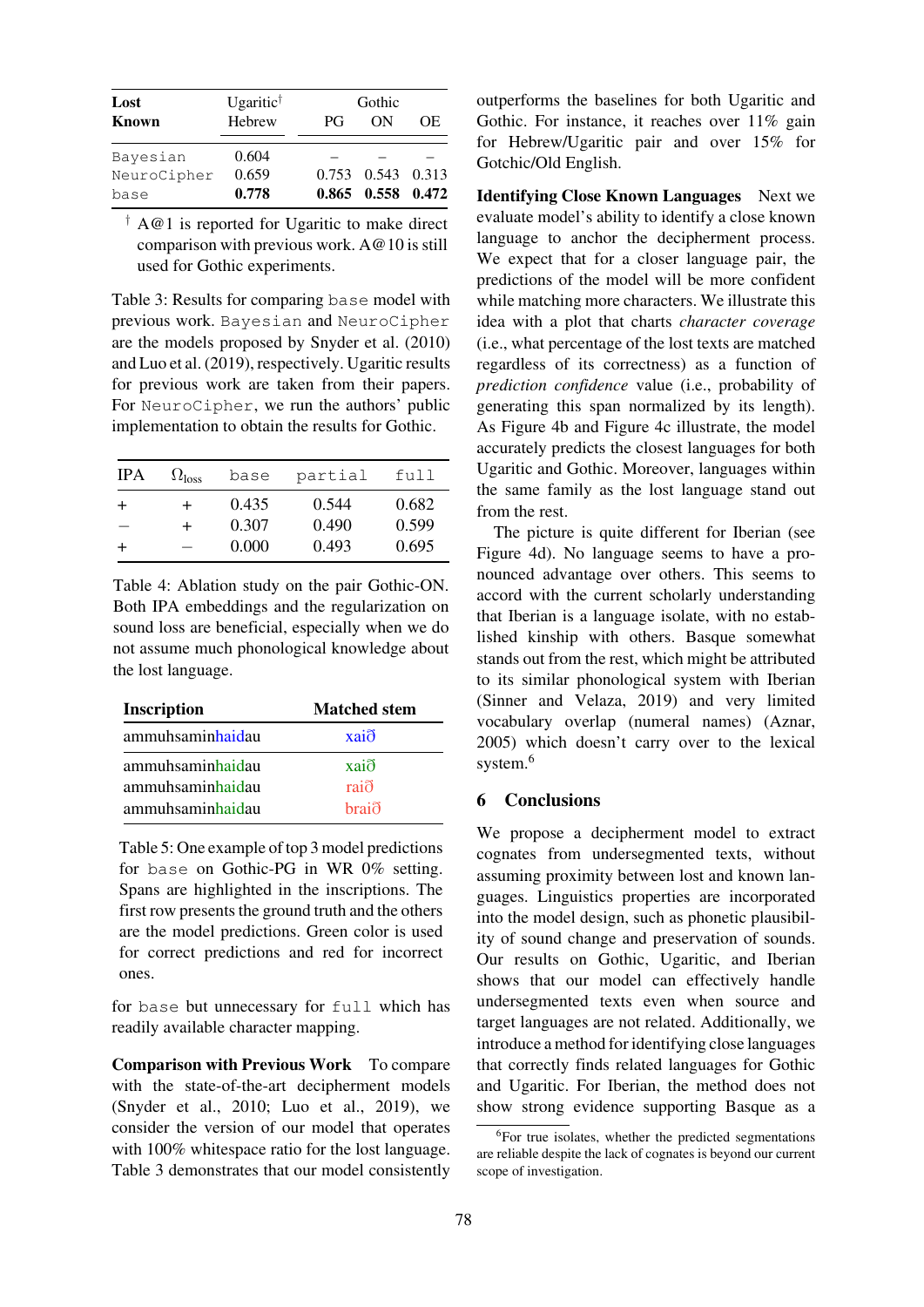related language, concurring with the favored position by current scholarship.

Potential applications of our method are not limited to decipherment. The phonetic values of lost characters can be inferred by mapping them to the known cognates. These values can serve as the starting point for lost sound reconstruction and more investigation is needed to establish their efficacy. Moreover, the effectiveness of incorporating phonological feature embeddings provides a path for future improvement for cognate detection in computational historical linguistics [\(Rama and List](#page-11-12), [2019\)](#page-11-12). Currently our method operates on a pair of languages. To simultaneously process multiple languages as it is common in the cognate detection task, more work is needed to modify our current model and its inference procedure.

### Acknowledgments

We sincerely thank Noemí Moncunill Martí for her invaluable guidance on Iberian onomastics, and Eduardo Orduñ Aznar for his tremendous help on the Hesperia database and the Vasco-Iberian theories. Special thanks also go to Ignacio Fuentes and Carme Huertas for the insightful discussions. This research is based upon work supported in part by the Office of the Director of National Intelligence (ODNI), Intelligence Advanced Research Projects Activity (IARPA), via contract # FA8650-17-C-9116. The views and conclusions contained herein are those of the authors and should not be interpreted as necessarily representing the official policies, either expressed or implied, of ODNI, IARPA, or the U.S. Government. The U.S. Government is authorized to reproduce and distribute reprints for governmental purposes notwithstanding any copyright annotation therein.

# References

- <span id="page-10-8"></span>Eduardo Orduña Aznar. 2005. Sobre algunos posibles numerales en textos ibéricos. *Palaeohispanica*, 5:491–506.
- <span id="page-10-6"></span>Taylor Berg-Kirkpatrick and Dan Klein. 2013. Decipherment with a million random restarts. In *Proceedings of the 2013 Conference on Empirical Methods in Natural Language Processing*, pages 874–878. Association for Computational Linguistics.
- <span id="page-10-9"></span>Steven Bird. 2006. NLTK: The natural language toolkit. In *Proceedings of the COLING/ACL 2006 Interactive Presentation Sessions*, pages 69–72. Association for Computational Linguistics. DOI: [https://doi](https://doi.org/10.3115/1225403.1225421) [.org/10.3115/1225403.1225421](https://doi.org/10.3115/1225403.1225421)
- <span id="page-10-7"></span>Lyle Campbell. 2013. *Historical Linguistics*. Edinburgh University Press.
- <span id="page-10-10"></span>Christos Christodouloupoulos and Mark Steedman. 2015. A massively parallel corpus: The bible in 100 languages. *Language Resources and Evaluation*, 49(2):375–395. DOI: [https://doi](https://doi.org/10.1007/s10579-014-9287-y) [.org/10.1007/s10579-014-9287-y](https://doi.org/10.1007/s10579-014-9287-y), PMID: [26321896,](https://europepmc.org/article/MED/26321896) PMCID: [PMC4551210](https://www.ncbi.nlm.nih.gov/pmc/articles/PMC4551210)
- <span id="page-10-0"></span>Alexis Conneau and Guillaume Lample. 2019. Cross-lingual language model pretraining. In *Advances in Neural Information Processing Systems*, pages 7059–7069.
- <span id="page-10-4"></span><span id="page-10-3"></span>Bradley Hauer, Ryan Hayward, and Grzegorz Kondrak. 2014. Solving substitution ciphers with combined language models. In *Proceedings of COLING 2014, the 25th International Conference on Computational Linguistics: Technical Papers*, pages 2314–2325, Dublin, Ireland. Dublin City University and Association for Computational Linguistics.
- <span id="page-10-5"></span>Nishant Kambhatla, Anahita Mansouri Bigvand, and Anoop Sarkar. 2018. Decipherment of substitution ciphers with neural language models. In *Proceedings of the 2018 Conference on Empirical Methods in Natural Language Processing*, pages 869–874, Brussels, Belgium. Association for Computational Linguistics. DOI: [https://doi.org/10](https://doi.org/10.18653/v1/D18-1102) [.18653/v1/D18-1102](https://doi.org/10.18653/v1/D18-1102)
- <span id="page-10-2"></span>Kevin Knight, Anish Nair, Nishit Rathod, and Kenji Yamada. 2006. Unsupervised analysis for decipherment problems. In *Proceedings of the COLING/ACL 2006 Main Conference Poster Sessions*, pages 499–506, Sydney, Australia. Association for Computational Linguistics. DOI: [https://doi.org/10](https://doi.org/10.3115/1273073.1273138) [.3115/1273073.1273138](https://doi.org/10.3115/1273073.1273138)
- <span id="page-10-1"></span>Kevin Knight and Kenji Yamada. 1999. A computational approach to deciphering unknown scripts. *Unsupervised Learning in Natural Language Processing*.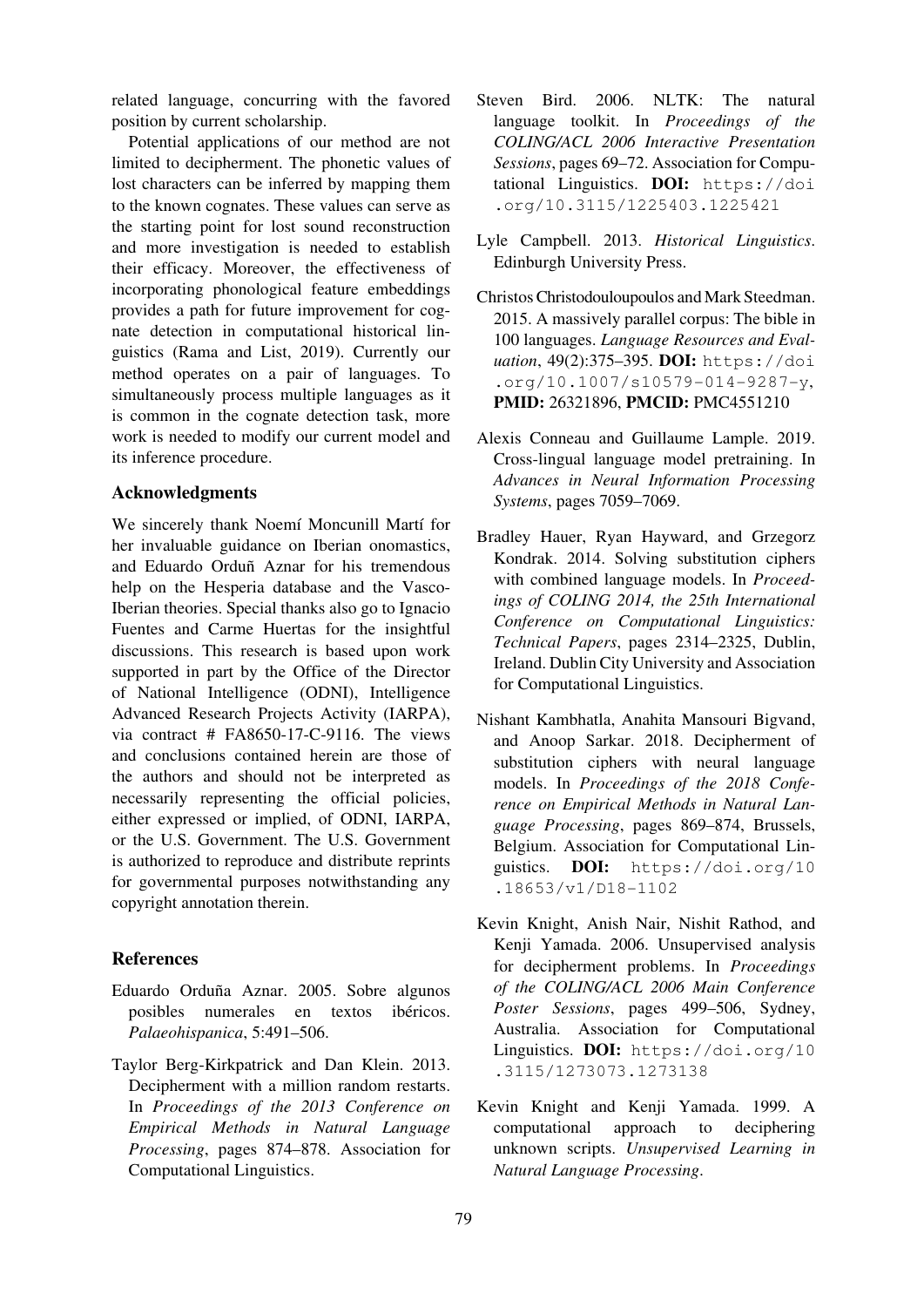- <span id="page-11-2"></span>Guillaume Lample, Alexis Conneau, Ludovic Denoyer, and Marc'Aurelio Ranzato. 2018a. Unsupervised machine translation using monolingual corpora only.
- <span id="page-11-1"></span>Guillaume Lample, Alexis Conneau, Marc'Aurelio Ranzato, Ludovic Denoyer, and Hervé Jégou. 2018b. Word translation without parallel data. In *International Conference on Learning Representations*.
- <span id="page-11-0"></span>Jiaming Luo, Yuan Cao, and Regina Barzilay. 2019. Neural decipherment via minimumcost flow: From ugaritic to linear b. In *Proceedings of the 57th Annual Meeting of the Association for Computational Linguistics*, pages 3146–3155, Florence, Italy. Association for Computational Linguistics.
- <span id="page-11-11"></span>Noemí Moncunill Martí and others. 2017. Indigenous naming practices in the western Mediterranean: The case of Iberian. *Studia Antiqua et Archaeologica*, 23(1):7–20.
- <span id="page-11-14"></span>David R. Mortensen, Siddharth Dalmia, and Patrick Littell. 2018. Epitran: Precision G2P for many languages. In *Proceedings of the Eleventh International Conference on Language Resources and Evaluation (LREC 2018)*, Paris, France. European Language Resources Association (ELRA).
- <span id="page-11-3"></span>Malte Nuhn, Julian Schamper, and Hermann Ney. 2013. Beam search for solving substitution ciphers. In *Proceedings of the 51st Annual Meeting of the Association for Computational Linguistics (Volume 1: Long Papers)*, pages 1568–1576, Sofia, Bulgaria. Association for Computational Linguistics.
- <span id="page-11-12"></span>Taraka Rama and Johann-Mattis List. 2019. An automated framework for fast cognate detection and bayesian phylogenetic inference in computational historical linguistics. In *Proceedings of the 57th Annual Meeting of the Association for Computational Linguistics*, pages 6225–6235, Florence, Italy. Association for Computational Linguistics. DOI: [https://doi.org/10.18653/v1/P19](https://doi.org/10.18653/v1/P19-1627) [-1627](https://doi.org/10.18653/v1/P19-1627)
- <span id="page-11-15"></span>Jesús Rodríguez Ramos. 2014. Nuevo índice crítico de formantes de compuestos de tipo onomástico íberos. *Arqueoweb: Revista sobre Arqueolog´ıa en Internet*, 15(1):7–158.
- <span id="page-11-13"></span>Donald A. Ringe. 2017. *From Proto-Indo-European to Proto-Germanic*. Oxford.
- <span id="page-11-10"></span>Alejandro Garcia Sinner and Javier Velaza. 2019. *Palaeohispanic Languages and Epigraphies*. Oxford University Press.
- <span id="page-11-7"></span><span id="page-11-4"></span>Benjamin Snyder, Regina Barzilay, and Kevin Knight. 2010. A statistical model for lost language decipherment. In *Proceedings of the 48th Annual Meeting of the Association for Computational Linguistics*, pages 1048–1057, Uppsala, Sweden. Association for Computational Linguistics. DOI: [https://doi.org](https://doi.org/10.1093/oso/9780198792581.001.0001) [/10.1093/oso/9780198792581.001.0001](https://doi.org/10.1093/oso/9780198792581.001.0001)
- <span id="page-11-5"></span>Kenneth N. Stevens. 2000. *Acoustic phonetics*, volume 30. MIT Press.
- <span id="page-11-16"></span>Larry Trask. 2008. *Etymological Dictionary of Basque*.[http://www.bulgari-istoria](http://www.bulgari-istoria-2010.com/Rechnici/baski-rechnik.pdf) [-2010.com/Rechnici/baski-rechnik](http://www.bulgari-istoria-2010.com/Rechnici/baski-rechnik.pdf) [.pdf](http://www.bulgari-istoria-2010.com/Rechnici/baski-rechnik.pdf).
- <span id="page-11-9"></span>Norbert Wagner. 2006. Zu got. hv, q und ai, au. *Historische Sprachforschung/Historical Linguistics*, pages 286–291.
- <span id="page-11-8"></span>Julius Zacher. 1855. *Das Gothische Alphabet Vulfilas und das Runen Alphabet: eine Sprachwissenschaftliche Untersuchung*, FA Brockhaus.

#### <span id="page-11-6"></span>A Appendices

#### A.1 Derivations for Dynamic Programming

We show the derivation for  $Pr(X)$  here—other quantities can be derived in a similar fashion.

Given any X with length n, let  $p_i(X)$  be the probability of generating the prefix subsequence  $X_{i}$ , and  $p_{i,z}(X)$  be the probability of generating  $X_{i}$  using z as the *last* latent variable. By definition, we have

$$
Pr(X) = p_n(X). \tag{11}
$$

$$
p_i(X) = \sum_z p_{i,z}(X). \tag{12}
$$

 $p_{i,z}$  can be recursively computed using the following equations:

$$
p_{i,\mathbf{O}} = \Pr(\mathbf{O}) \cdot p_0 \cdot p_{i-1}.
$$
 (13)

$$
p_{i,\mathbf{E}_l} = \Pr(\mathbf{E}_l) \cdot \Pr(x_{i-l+1:l}|\mathbf{E}_l) \cdot p_{i-l}.\tag{14}
$$